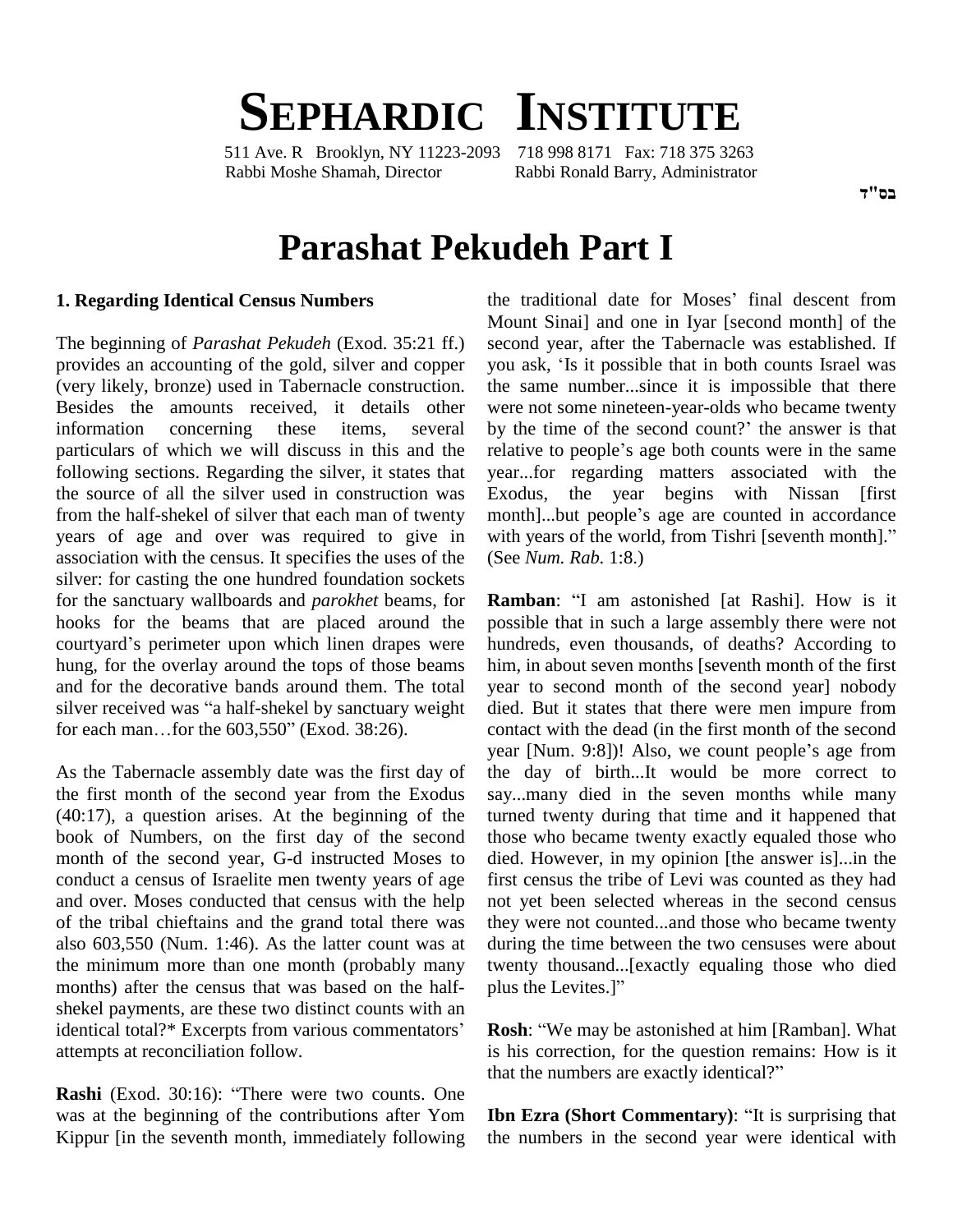those of the first year. But it is so. For after thirty-nine years [comparing the totals of the fortieth year census in Numbers 26 to those of the first year census] the<br>difference between the two totals is only 1,820 Howe<br>[603,550 – 601,730].<sup>?\*\*</sup> difference between the two totals is only 1,820  $[603,550 - 601,730]$ ."\*\*<br>As far as the Levites are concerned (see Ramban's

statement above), Ibn Ezra holds that they were not counted even in the first census. He bases his opinion on the verse: "At that time Hashem separated the tribe "and they assembled the whole 'edah on the first day of Levi to carry the ark" (Deut. 10:8, a reference to of the second month וַיִּתְיַלְדוּ עַל מְשָׁפָּחתָם ("and they their praiseworthy behavior associated with the golden calf episode; see Exod. 32:26-29). As a tribe families" [Num. 1:18]). Clearly, the people were designated to be servitors to Hashem, Ibn Ezra assumes that they were already exempt from the military muster and excluded from inheritance of the land from the time of the golden calf and therefore were not included in the first census. It was only their present at the counting that "counts" in order to ensure formal initiation ceremony that was not performed until later.

Regarding Ibn Ezra's "evidence" from the relatively small difference of only 1,820 less individuals after thirty-nine years, it should be borne in mind that the later census followed the decree that all twenty-year olds and over were to die during the forty years. Thus, the two census numbers embrace very different age spans. In the first, the count included the men over sixty years of age  $-$  there was no directive to exclude them, no reason to do so and it would be difficult to imagine excluding them from receiving a portion in particutive land. Even if those over sixty were not counted (a obtain distinction found in the "valuations" table of Lev. the lare the land. Even if those over sixty were not counted (a 27:3), the difference of 1,820 in a group of more than 600,000 only indicates a basically stable population. But it does not prove that the probability for identical totals in two counts half a year apart is less than remote and the question we are addressing is only based on the improbability of identical totals.

**Cassuto**: Only one actual census was taken. Before the Tabernacle was constructed, only a raw count was kept; the names of the half-shekel donors were recorded on tablets together with their family-clan and tribal affiliations. In the book of Numbers count, however, the information that had been collected was categorized and subtotaled according to tribes and family clans. Since the size of allotments in the categorized and subtotaled according to tribes and for a family clans. Since the size of allotments in the possi<br>promised land required accurate population details  $-$  a the o family clans. Since the size of allotments in the possi<br>promised land required accurate population details  $-a$  the o<br>matter then expected to be imminently relevant  $-a$  the The l

later collation was done in the presence of tribal chieftains.

However, from the tenor of the census passage in the book of Numbers it does not appear that the counting was of previously recorded written records but rather of actual individuals. The command begins with, Count the heads of the whole Israelite assembly of actual individuals. The command begins with,<br>"Count the heads of the whole Israelite assembly<br>according to family clans." Subsequently it states: Count the heads of the whole Israelite assembly<br>ccording to family clans." Subsequently it states:<br>and they assembled the whole *'edah* on the first day according to family clans." Subsequently it states:<br>"and they assembled the whole *'edah* on the first day<br>"וַיִּתְיַלְדוּ עַל מִשְׁפָּחִתְּם ('and they ) organized themselves in birth order according to of the second month וַיִּתְיַלְדוּ עַל מִשְׁפָּחתָם ("and they organized themselves in birth order according to<br>families" [Num. 1:18]). Clearly, the people were formally organized and the census was one of counting actual individuals. Moreover, in Exodus, there is no mention of taking tribal and clan information. And would not the chieftains desire to be present at the counting that "counts" in order to ensure information. And would not the chieftains desire to be that there was no error in the recording of the information on the tablets if that information was expected to be used for land distribution? The half shekel count is not described with any such formality.

But why was it necessary to conduct two national censuses within a few months of each other, given that changes occur daily? In any event, an accurate census is only a good approximation of the population during a particular period of time; when a census of a large population is completed, it is possible that the total does not correspond exactly to the population of any particular day. The Numbers census was required to obtain the subtotals by tribe and clan for division of the land, a matter the nation was not focused on in the time frame following the golden calf episode and before construction of the Tabernacle that is the setting of the book of Exodus count. The priorities then were construction of the Tabernacle and the full restoration of the covenant with the proper relationship with Hashem. The count at that time was associated with knowing the amount of silver that was available to the artisans to allocate according to its uses.

Thus, it is possible that there was only one official census in that period of time. The Numbers count, which was an all-out, major administrative endeavor for a purpose that required the most accurate numbers possible to assure fairness in land allocation, provided the official authoritative count for that period of time. The half-shekel payments, which were given by each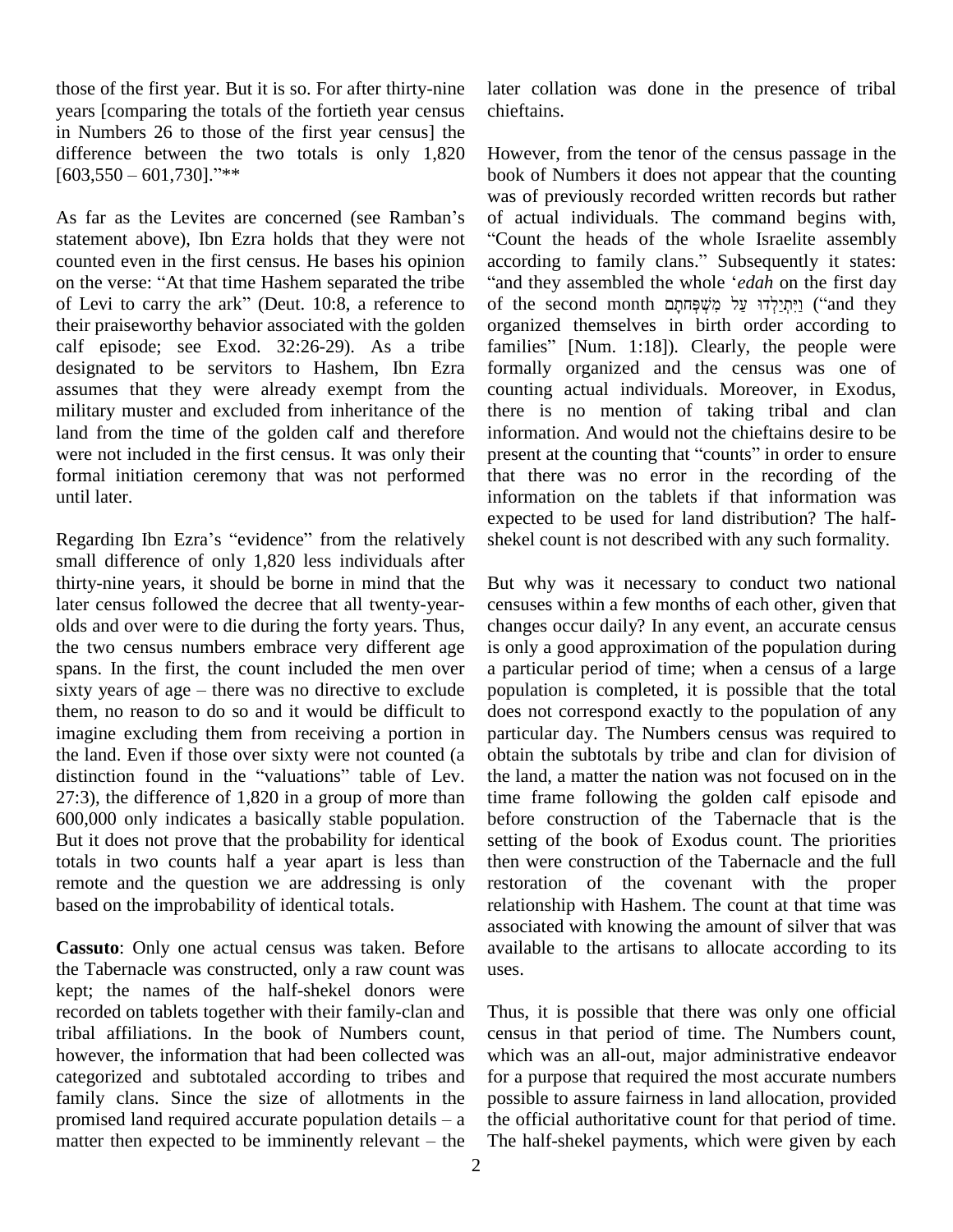man individually, undoubtedly over a period of time and apparently without classification and cross checking, was not thought to provide the official national population number. When the time came to incorporate the accounting totals in the Torah, the meticulously detailed figures from the Numbers census had already become official for that time frame. As they were not much different from whatever the count of half-shekels was, the official figures were used for the earlier Exodus count as well as for recording the artisan allocations.

#### **2. The Census as Part of the Atonement Process for the Golden Calf**

There are variations in how the particulars of the gold, silver and copper are recorded (Exod. 38:24-29). The There are variations in how the particulars of the gold, of silver and copper are recorded (Exod. 38:24-29). The ato text speaks of, "All the gold prepared for the work, for the all sanctuary work: the elevation offering of gold individed incounted to..." and "the elevation offering of copper found: was..." But as regards the silver – described between should text speaks of, "All the gold prepared for the work, for<br>all sanctuary work: the elevation offering of gold ind<br>amounted to..." and "the elevation offering of copper fou amounted to..." and "the elevation offering of copper found<br>was..." But as regards the silver – described between shoul<br>the gold and copper – the Torah mentions only the paym was..." But as regards the silver – described between should<br>the gold and copper – the Torah mentions only the payme<br>mandatory half-shekels, omitting "elevation concep mandatory half-shekels, omitting "elevation offerings." In a context of enthusiastic and generous giving of all types of materials as the Tabernacle case was, surely some silver other than that of the half sheqels was donated. It may have come from people atone for your lives" (30:16). who were not counted, namely, women and men under twenty years of age, as well as from men who chose to give silver items separately from the mandatory half-shekel. Indeed, following the verses describing gifts of gold jewelry and yarns, the Torah explicitly states, "All who chose to make gifts of silver or copper brought them"  $(35:24)$ , clearly indicating that silver was received above and beyond the half-shekels. Why was that silver omitted in the accounting?

Some explain that the accounting referred only to what was used for construction, not to what was received, although all that was donated was specifically for the Tabernacle. This is supported by the fact that the accounting is provided after all the Tabernacle articles were completed. Regardless, the next question is, how is it that the silver from the half-<br>3. "As Hashem Had Commanded Moses" shekel payments turned out to be precisely the amount required for the various uses of silver?

It appears that G-d's intention was that only the silver of the half-shekels was to be used for the silver needs of Tabernacle construction, regardless of the quantity of silver that would be received, and that all the silver of the half-shekel payments should be so used. The half-shekel total would be divided among the required silver uses; the amount allocated to each item would be determined according to the item's requirement and the total available.

Such a policy concerning the half-shekels supports the view that the atonement payment it constituted was not a generic tactic designed to prevent a plague that would be associated with the taking of a census in and of itself. It would then have been the very fact of making the payment that represented the individual that would have been essential. Rather, the objective of the half-shekel payments constituted a special atonement procedure for the particular situation that then obtained. It was a specific requirement that each individual be equally involved in setting the foundation of the Tabernacle and that the foundation should be established only with the atonement payments. Such a designation is consistent with the concept of the payment being a corrective for the national failing of the golden calf transgression (see concept of the payment being a corrective for the national failing of the golden calf transgression (see our study *Parashat Ki Tissa Part I*) and that "it shall be for the Israelites a remembrance before Hashem to our study Parashat Ki Tissa Part I) and that "it shall

This understanding may be the reason why in discussing the gold, the accounting of which immediately preceded that of the silver, only the amount received is given, but no mention is made of its use. Usage is introduced with the silver (38:27), as with that element it is a critical factor. (Once introduced, usage is also provided for the copper.)

The atonement payment was not set in gold since that would have been beyond the means of many. A half shekel of silver, however, although certainly significant (excavations have discovered its weight to be about six grams), was a feasible amount for all to pay, and when combined would be a substantial **3. "As Hashem Had Commanded Moses"** 

The accounting of the gold, silver and copper concluded the discussion of the construction of the Tabernacle furnishings. Verse 39:1 is a transition to a description of the fashioning of the priestly vestments.